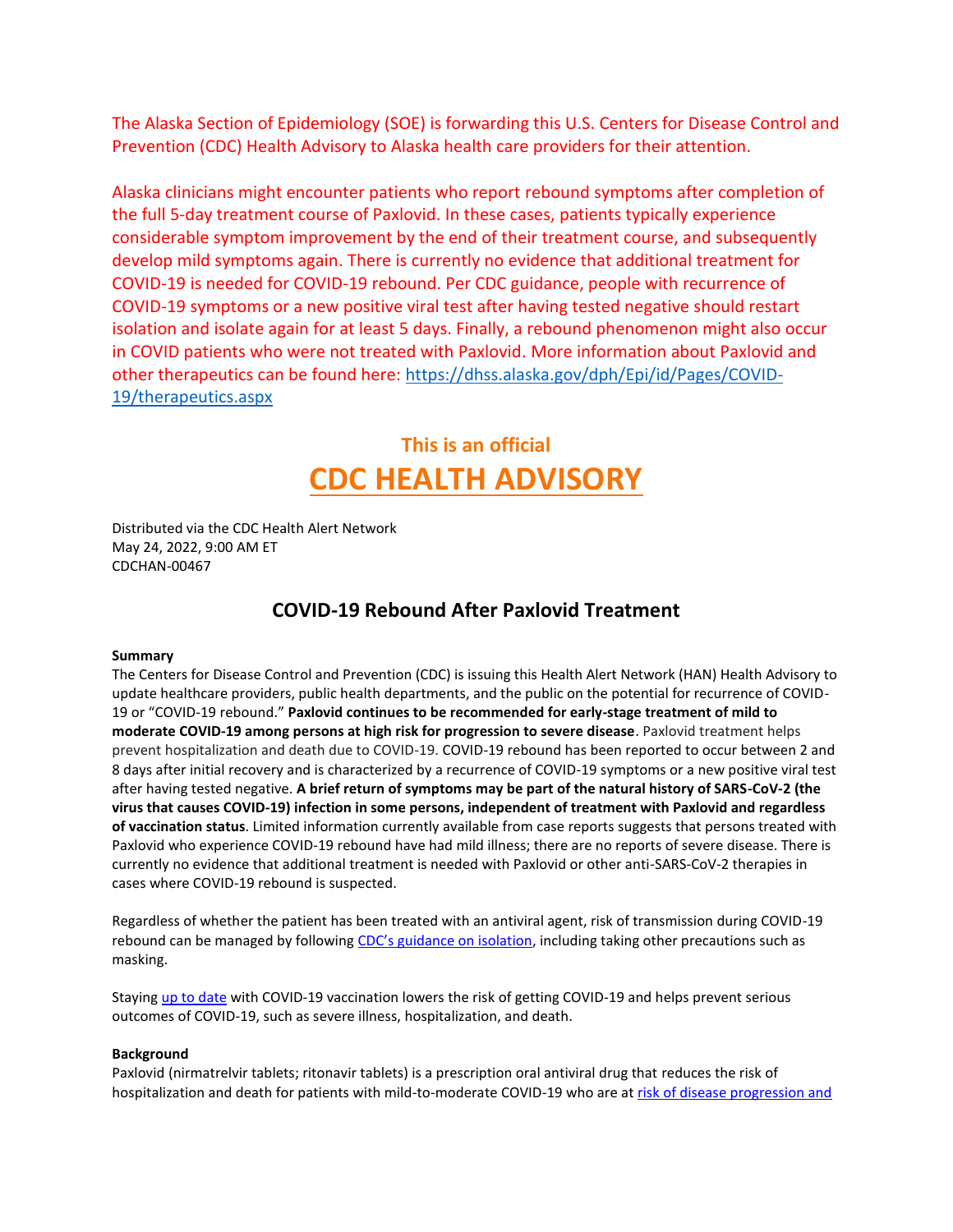[severe illness](https://gcc02.safelinks.protection.outlook.com/?url=https%3A%2F%2Fwww.cdc.gov%2Fcoronavirus%2F2019-ncov%2Fhcp%2Fclinical-care%2Funderlyingconditions.html&data=05%7C01%7Clouisa.castrodale%40alaska.gov%7C5f4cc906f751447d05c308da3d878676%7C20030bf67ad942f7927359ea83fcfa38%7C0%7C0%7C637889949551356193%7CUnknown%7CTWFpbGZsb3d8eyJWIjoiMC4wLjAwMDAiLCJQIjoiV2luMzIiLCJBTiI6Ik1haWwiLCJXVCI6Mn0%3D%7C3000%7C%7C%7C&sdata=hD%2FhK%2Foq3%2BYxLA7tZM31tbmWl6WUpplaNLTiJ2%2FdgAM%3D&reserved=0) (1). It is available under Emergency Use Authorization (EUA) by the U.S. Food and Drug Administration (FDA) for adults and pediatric patients (12 years of age and older weighing at least 40 kilograms or 88 pounds). Treatment should be initiated as soon as possible and within 5 days of symptom onset among persons eligible to receive the treatment under the EUA who:

- Test positive for SARS-CoV-2 infection;
- Have [mild to moderate illness;](https://gcc02.safelinks.protection.outlook.com/?url=https%3A%2F%2Fwww.covid19treatmentguidelines.nih.gov%2Foverview%2Fclinical-spectrum%2F&data=05%7C01%7Clouisa.castrodale%40alaska.gov%7C5f4cc906f751447d05c308da3d878676%7C20030bf67ad942f7927359ea83fcfa38%7C0%7C0%7C637889949551356193%7CUnknown%7CTWFpbGZsb3d8eyJWIjoiMC4wLjAwMDAiLCJQIjoiV2luMzIiLCJBTiI6Ik1haWwiLCJXVCI6Mn0%3D%7C3000%7C%7C%7C&sdata=6eUaStkTDNPF1bwOYGFG%2FEod%2B9R2lwve25Gq3Eb6Wlo%3D&reserved=0)
- Have one or mor[e risk factors for progression to severe disease;](https://gcc02.safelinks.protection.outlook.com/?url=https%3A%2F%2Fwww.cdc.gov%2Fcoronavirus%2F2019-ncov%2Fhcp%2Fclinical-care%2Funderlyingconditions.html&data=05%7C01%7Clouisa.castrodale%40alaska.gov%7C5f4cc906f751447d05c308da3d878676%7C20030bf67ad942f7927359ea83fcfa38%7C0%7C0%7C637889949551356193%7CUnknown%7CTWFpbGZsb3d8eyJWIjoiMC4wLjAwMDAiLCJQIjoiV2luMzIiLCJBTiI6Ik1haWwiLCJXVCI6Mn0%3D%7C3000%7C%7C%7C&sdata=hD%2FhK%2Foq3%2BYxLA7tZM31tbmWl6WUpplaNLTiJ2%2FdgAM%3D&reserved=0)
- Do not require hospitalization due to severe or critical COVID-19 at the time of treatment initiation; and
- Do not have evidence of severe renal or hepatic impairment.

Recent case reports document that some patients with normal immune response who have completed a 5-day course of Paxlovid for laboratory-confirmed infection and have recovered can experience recurrent illness 2 to 8 days later, including patients who have been vaccinated and/or boosted (were up to date with COVID-19 [vaccination\)](https://gcc02.safelinks.protection.outlook.com/?url=https%3A%2F%2Fwww.cdc.gov%2Fcoronavirus%2F2019-ncov%2Fvaccines%2Fstay-up-to-date.html%3Fs_cid%3D11747%3Awhat%2520is%2520up%2520to%2520date%2520on%2520covid%2520vaccine%3Asem.ga%3Ap%3ARG%3AGM%3Agen%3APTN%3AFY22&data=05%7C01%7Clouisa.castrodale%40alaska.gov%7C5f4cc906f751447d05c308da3d878676%7C20030bf67ad942f7927359ea83fcfa38%7C0%7C0%7C637889949551356193%7CUnknown%7CTWFpbGZsb3d8eyJWIjoiMC4wLjAwMDAiLCJQIjoiV2luMzIiLCJBTiI6Ik1haWwiLCJXVCI6Mn0%3D%7C3000%7C%7C%7C&sdata=lBRT%2FdfG7uLU737cZowFIpCgwyP9ayT4fhDIcm%2FDkP8%3D&reserved=0) (2-4). These cases of COVID-19 rebound had negative test results after Paxlovid treatment and had subsequent positive viral antigen and/or reverse transcriptase polymerase chain reaction (RT-PCR) testing. Both the recurrence of illness and positive test results improved or resolved (median of 3 days) without additional anti-COVID-19 treatment. Based on information from the case reports, COVID-19 rebound did not represent reinfection with SARS-CoV-2 or the development of resistance to Paxlovid; also, no other respiratory pathogens were identified among known cases. Possible transmission of infection during COVID-19 rebound has been described (3); however, it remains unknown whether the likelihood of transmission during rebound differs from the likelihood of transmission during the initial infection.

In the Paxlovid clinical trial, a small number of participants had one or more positive SARS-CoV-2 RT-PCR test results after testing negative, or an increase in the amount of SARS-CoV-2 detected by PCR, after completing their treatment course (5). This finding was observed in persons administered Paxlovid and in persons given placebo. There was no increased occurrence of hospitalization or death, and there was no evidence that the rebound in detectable viral RNA was the result of SARS-CoV-2 resistance to Paxlovid (5).

COVID-19 rebound is characterized by a recurrence of symptoms or a new positive viral test after having tested negative. People with COVID-19 rebound should follow [CDC recommendations regarding isolation](https://gcc02.safelinks.protection.outlook.com/?url=https%3A%2F%2Fwww.cdc.gov%2Fcoronavirus%2F2019-ncov%2Fyour-health%2Fquarantine-isolation.html&data=05%7C01%7Clouisa.castrodale%40alaska.gov%7C5f4cc906f751447d05c308da3d878676%7C20030bf67ad942f7927359ea83fcfa38%7C0%7C0%7C637889949551356193%7CUnknown%7CTWFpbGZsb3d8eyJWIjoiMC4wLjAwMDAiLCJQIjoiV2luMzIiLCJBTiI6Ik1haWwiLCJXVCI6Mn0%3D%7C3000%7C%7C%7C&sdata=5CUnZAZac07e%2FPh45lZmjOuukukVALYHw3Jb0M8TliQ%3D&reserved=0) of infected patients regardless of treatment with an antiviral agent and/or previous isolation after the initial infection. People with recurrence of COVID-19 symptoms or a new positive viral test after having tested negative should restart isolation and isolate again for at least 5 days. Per CDC guidance, they can end their re-isolation period after 5 full days if fever has resolved for 24 hours (without the use of fever-reducing medication) and symptoms are improving. The individual should wear a mask for a total of 10 days after rebound symptoms started. Some people continue to test positive after day 10 but are considerably less likely to shed infectious virus. Currently, there are no reports of severe disease among persons with COVID-19 rebound. Paxlovid continues to be recommended for early-stage treatment of mild to moderate COVID-19 among persons at high risk for progression to severe disease.

#### **Recommendations for Healthcare Providers**

For patients with COVID-19 rebound

- There is currently no evidence that additional treatment for COVID-19 is needed for COVID-19 rebound. Based on data available at this time, patient monitoring continues to be the most appropriate management for patients with recurrence of symptoms after completion of a treatment course of Paxlovid.
- Advise people with COVID-19 rebound to follow [CDC's guidance on isolation](https://gcc02.safelinks.protection.outlook.com/?url=https%3A%2F%2Fwww.cdc.gov%2Fcoronavirus%2F2019-ncov%2Fyour-health%2Fquarantine-isolation.html&data=05%7C01%7Clouisa.castrodale%40alaska.gov%7C5f4cc906f751447d05c308da3d878676%7C20030bf67ad942f7927359ea83fcfa38%7C0%7C0%7C637889949551356193%7CUnknown%7CTWFpbGZsb3d8eyJWIjoiMC4wLjAwMDAiLCJQIjoiV2luMzIiLCJBTiI6Ik1haWwiLCJXVCI6Mn0%3D%7C3000%7C%7C%7C&sdata=5CUnZAZac07e%2FPh45lZmjOuukukVALYHw3Jb0M8TliQ%3D&reserved=0) and take precautions to prevent further transmission. Patients should re-isolate for at least 5 days. Per CDC guidance, they can end their re-isolation period after 5 full days if fever has resolved for 24 hours (without the use of feverreducing medication) and symptoms are improving. The patient should wear a mask for a total of 10 days after rebound symptoms started.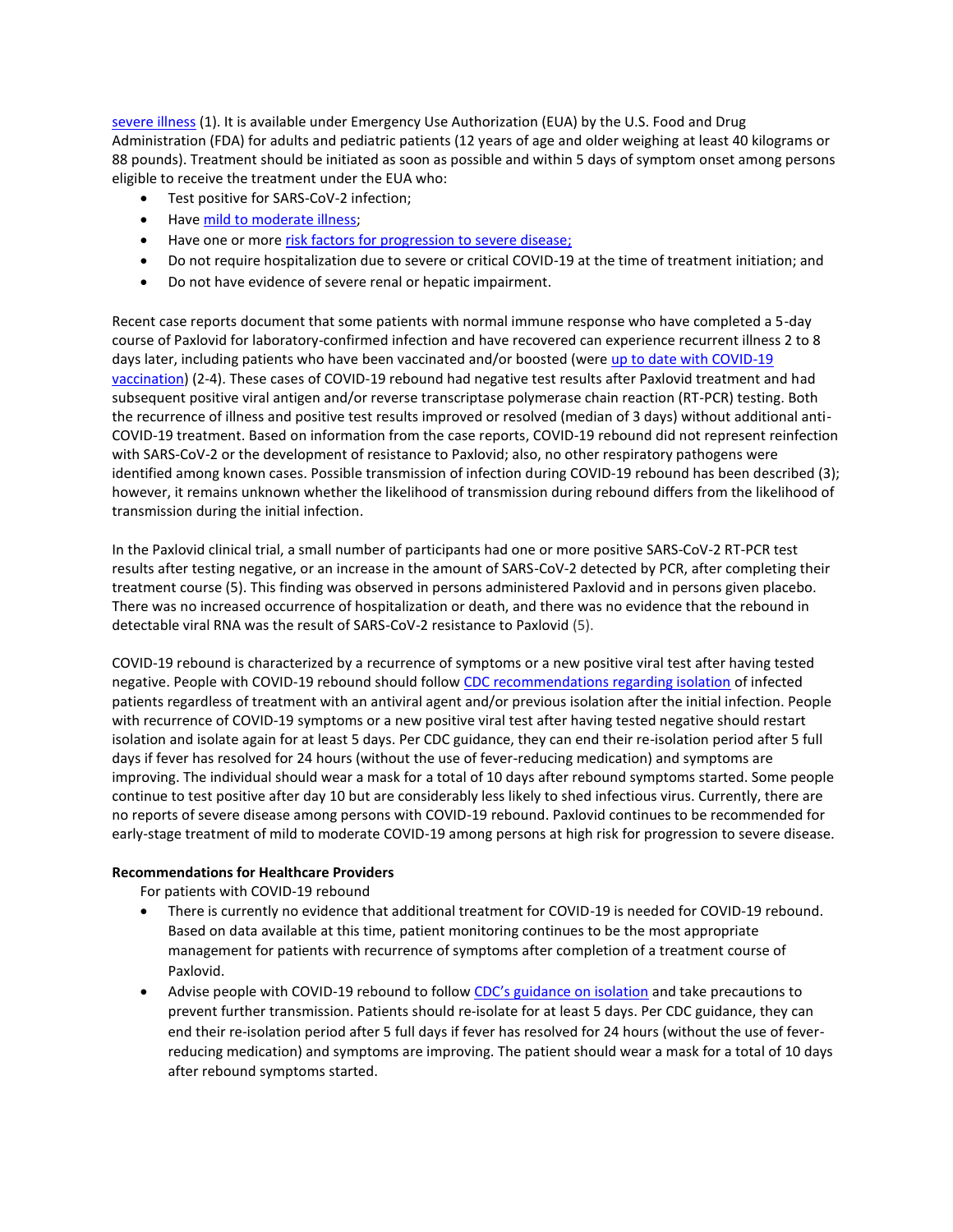- Consider clinical evaluation of patients who have COVID-19 rebound and symptoms that persist or worsen.
- Healthcare providers are encouraged to report cases of COVID-19 rebound to Pfizer after Paxlovid treatment using the following online tool: [Pfizer Safety Reporting](https://gcc02.safelinks.protection.outlook.com/?url=https%3A%2F%2Fpaxaes.pfizersafetyreporting.com%2F%23%2Fen&data=05%7C01%7Clouisa.castrodale%40alaska.gov%7C5f4cc906f751447d05c308da3d878676%7C20030bf67ad942f7927359ea83fcfa38%7C0%7C0%7C637889949551356193%7CUnknown%7CTWFpbGZsb3d8eyJWIjoiMC4wLjAwMDAiLCJQIjoiV2luMzIiLCJBTiI6Ik1haWwiLCJXVCI6Mn0%3D%7C3000%7C%7C%7C&sdata=nj40rI76ZjCI%2FrLBlQWNLh2c79n6jHGJVZXuhndfWhY%3D&reserved=0) and to FDA MedWatch. Complete and submit [a MedWatch form,](https://gcc02.safelinks.protection.outlook.com/?url=http%3A%2F%2Fwww.fda.gov%2Fmedwatch%2Freport.htm&data=05%7C01%7Clouisa.castrodale%40alaska.gov%7C5f4cc906f751447d05c308da3d878676%7C20030bf67ad942f7927359ea83fcfa38%7C0%7C0%7C637889949551356193%7CUnknown%7CTWFpbGZsb3d8eyJWIjoiMC4wLjAwMDAiLCJQIjoiV2luMzIiLCJBTiI6Ik1haWwiLCJXVCI6Mn0%3D%7C3000%7C%7C%7C&sdata=EC3pEa5tl4NRioPDNCCzIUQ%2BdazbaojJZiSSL2CGGS8%3D&reserved=0) or complete and submit FDA Form 3500 (health professional) by fax (1-800- FDA-0178). Call 1-800-FDA-1088 for questions.

For patients just diagnosed with COVID-19

- Healthcare providers should counsel patients on available COVID-19 treatment options, particularly for those patients at [increased risk of developing severe COVID-19.](https://gcc02.safelinks.protection.outlook.com/?url=https%3A%2F%2Fwww.cdc.gov%2Fcoronavirus%2F2019-ncov%2Fhcp%2Fclinical-care%2Funderlyingconditions.html&data=05%7C01%7Clouisa.castrodale%40alaska.gov%7C5f4cc906f751447d05c308da3d878676%7C20030bf67ad942f7927359ea83fcfa38%7C0%7C0%7C637889949551356193%7CUnknown%7CTWFpbGZsb3d8eyJWIjoiMC4wLjAwMDAiLCJQIjoiV2luMzIiLCJBTiI6Ik1haWwiLCJXVCI6Mn0%3D%7C3000%7C%7C%7C&sdata=hD%2FhK%2Foq3%2BYxLA7tZM31tbmWl6WUpplaNLTiJ2%2FdgAM%3D&reserved=0)
- Paxlovid should be considered for any patient who meets the eligibility criteria. For information on Paxlovid eligibility, refer to FDA's [Fact Sheet for Healthcare Providers.](https://gcc02.safelinks.protection.outlook.com/?url=https%3A%2F%2Fwww.fda.gov%2Fmedia%2F155050%2Fdownload&data=05%7C01%7Clouisa.castrodale%40alaska.gov%7C5f4cc906f751447d05c308da3d878676%7C20030bf67ad942f7927359ea83fcfa38%7C0%7C0%7C637889949551356193%7CUnknown%7CTWFpbGZsb3d8eyJWIjoiMC4wLjAwMDAiLCJQIjoiV2luMzIiLCJBTiI6Ik1haWwiLCJXVCI6Mn0%3D%7C3000%7C%7C%7C&sdata=%2FmuxaYII4XVyH2yLgaYOK8R7HG3w3GByan9a4%2BmwV%2FY%3D&reserved=0)
- Due to the potential for severe drug-drug interactions with the ritonavir component of Paxlovid, it is strongly suggested that healthcare providers not experienced in prescribing this drug refer to the **Fact** [Sheet for Healthcare Providers,](https://gcc02.safelinks.protection.outlook.com/?url=https%3A%2F%2Fwww.fda.gov%2Fmedia%2F155050%2Fdownload&data=05%7C01%7Clouisa.castrodale%40alaska.gov%7C5f4cc906f751447d05c308da3d878676%7C20030bf67ad942f7927359ea83fcfa38%7C0%7C0%7C637889949551512400%7CUnknown%7CTWFpbGZsb3d8eyJWIjoiMC4wLjAwMDAiLCJQIjoiV2luMzIiLCJBTiI6Ik1haWwiLCJXVCI6Mn0%3D%7C3000%7C%7C%7C&sdata=cM31ZBMTIrjzyH4ySfzsUuyGrZra1aEmkOlzjzTBUqY%3D&reserved=0) the [Paxlovid Patient Eligibility Screening Checklist Tool for Prescribers,](https://gcc02.safelinks.protection.outlook.com/?url=https%3A%2F%2Fwww.fda.gov%2Fmedia%2F158165%2Fdownload&data=05%7C01%7Clouisa.castrodale%40alaska.gov%7C5f4cc906f751447d05c308da3d878676%7C20030bf67ad942f7927359ea83fcfa38%7C0%7C0%7C637889949551512400%7CUnknown%7CTWFpbGZsb3d8eyJWIjoiMC4wLjAwMDAiLCJQIjoiV2luMzIiLCJBTiI6Ik1haWwiLCJXVCI6Mn0%3D%7C3000%7C%7C%7C&sdata=dCDPVEIB%2B3UhHl1hKB2BnWGuNOoQ0oBH%2FsFfFnZnUFI%3D&reserved=0) and the [NIH Statement on Paxlovid Drug-Drug Interactions | COVID-19 Treatment Guidelines.](https://gcc02.safelinks.protection.outlook.com/?url=https%3A%2F%2Fwww.covid19treatmentguidelines.nih.gov%2Ftherapies%2Fantiviral-therapy%2Fritonavir-boosted-nirmatrelvir--paxlovid-%2Fpaxlovid-drug-drug-interactions%2F&data=05%7C01%7Clouisa.castrodale%40alaska.gov%7C5f4cc906f751447d05c308da3d878676%7C20030bf67ad942f7927359ea83fcfa38%7C0%7C0%7C637889949551512400%7CUnknown%7CTWFpbGZsb3d8eyJWIjoiMC4wLjAwMDAiLCJQIjoiV2luMzIiLCJBTiI6Ik1haWwiLCJXVCI6Mn0%3D%7C3000%7C%7C%7C&sdata=uuSPBUBoHuGUAfi6%2F%2FRbW7v5e4x%2BcXBHRCLoJAP5R4Y%3D&reserved=0) Healthcare providers can also contact a local clinical pharmacist or infectious disease specialist for advice.
- For further information on the use of Paxlovid, CDC recommends healthcare providers continue to closely follow NIH's COVID[-19 Treatment Guidelines,](https://gcc02.safelinks.protection.outlook.com/?url=https%3A%2F%2Fwww.covid19treatmentguidelines.nih.gov%2F&data=05%7C01%7Clouisa.castrodale%40alaska.gov%7C5f4cc906f751447d05c308da3d878676%7C20030bf67ad942f7927359ea83fcfa38%7C0%7C0%7C637889949551512400%7CUnknown%7CTWFpbGZsb3d8eyJWIjoiMC4wLjAwMDAiLCJQIjoiV2luMzIiLCJBTiI6Ik1haWwiLCJXVCI6Mn0%3D%7C3000%7C%7C%7C&sdata=Q1TvxZEqHdYSbtIXBlMQcK%2FVN%2FIZATqyG34uNep0Cfk%3D&reserved=0) the [Assistant Secretary for Preparedness and Response](https://gcc02.safelinks.protection.outlook.com/?url=https%3A%2F%2Fwww.phe.gov%2Femergency%2Fevents%2FCOVID19%2Ftherapeutics%2Fupdate-23Dec2021%2FPages%2Fdefault.aspx&data=05%7C01%7Clouisa.castrodale%40alaska.gov%7C5f4cc906f751447d05c308da3d878676%7C20030bf67ad942f7927359ea83fcfa38%7C0%7C0%7C637889949551512400%7CUnknown%7CTWFpbGZsb3d8eyJWIjoiMC4wLjAwMDAiLCJQIjoiV2luMzIiLCJBTiI6Ik1haWwiLCJXVCI6Mn0%3D%7C3000%7C%7C%7C&sdata=g8hNrrVxw%2BZq2IvylNoEaI58w7qS1XasyoldUck1oFo%3D&reserved=0)  [Public Health Emergency COVID-19 Therapeutics site,](https://gcc02.safelinks.protection.outlook.com/?url=https%3A%2F%2Fwww.phe.gov%2Femergency%2Fevents%2FCOVID19%2Ftherapeutics%2Fupdate-23Dec2021%2FPages%2Fdefault.aspx&data=05%7C01%7Clouisa.castrodale%40alaska.gov%7C5f4cc906f751447d05c308da3d878676%7C20030bf67ad942f7927359ea83fcfa38%7C0%7C0%7C637889949551512400%7CUnknown%7CTWFpbGZsb3d8eyJWIjoiMC4wLjAwMDAiLCJQIjoiV2luMzIiLCJBTiI6Ik1haWwiLCJXVCI6Mn0%3D%7C3000%7C%7C%7C&sdata=g8hNrrVxw%2BZq2IvylNoEaI58w7qS1XasyoldUck1oFo%3D&reserved=0) and [IDSA's Guidelines on the Management of](https://gcc02.safelinks.protection.outlook.com/?url=https%3A%2F%2Fwww.idsociety.org%2Fpractice-guideline%2Fcovid-19-guideline-treatment-and-management%2F&data=05%7C01%7Clouisa.castrodale%40alaska.gov%7C5f4cc906f751447d05c308da3d878676%7C20030bf67ad942f7927359ea83fcfa38%7C0%7C0%7C637889949551512400%7CUnknown%7CTWFpbGZsb3d8eyJWIjoiMC4wLjAwMDAiLCJQIjoiV2luMzIiLCJBTiI6Ik1haWwiLCJXVCI6Mn0%3D%7C3000%7C%7C%7C&sdata=nnYoHnMM63GY5Ih82M4XyVqyb10BJoky%2BqfPYGNQsNc%3D&reserved=0)  [Patients with COVID-19.](https://gcc02.safelinks.protection.outlook.com/?url=https%3A%2F%2Fwww.idsociety.org%2Fpractice-guideline%2Fcovid-19-guideline-treatment-and-management%2F&data=05%7C01%7Clouisa.castrodale%40alaska.gov%7C5f4cc906f751447d05c308da3d878676%7C20030bf67ad942f7927359ea83fcfa38%7C0%7C0%7C637889949551512400%7CUnknown%7CTWFpbGZsb3d8eyJWIjoiMC4wLjAwMDAiLCJQIjoiV2luMzIiLCJBTiI6Ik1haWwiLCJXVCI6Mn0%3D%7C3000%7C%7C%7C&sdata=nnYoHnMM63GY5Ih82M4XyVqyb10BJoky%2BqfPYGNQsNc%3D&reserved=0)

# **Recommendations for Public Health Departments and Public Health Jurisdictions**

- State and local health departments should be aware of COVID-19 rebound and disseminate the recommendations for healthcare providers and the public.
- Health departments should communicate to individuals about measures to prevent further transmission. The phenomenon of COVID-19 rebound reiterates the importance of following [CDC's isolation guidance](https://gcc02.safelinks.protection.outlook.com/?url=https%3A%2F%2Fwww.cdc.gov%2Fcoronavirus%2F2019-ncov%2Fyour-health%2Fquarantine-isolation.html&data=05%7C01%7Clouisa.castrodale%40alaska.gov%7C5f4cc906f751447d05c308da3d878676%7C20030bf67ad942f7927359ea83fcfa38%7C0%7C0%7C637889949551512400%7CUnknown%7CTWFpbGZsb3d8eyJWIjoiMC4wLjAwMDAiLCJQIjoiV2luMzIiLCJBTiI6Ik1haWwiLCJXVCI6Mn0%3D%7C3000%7C%7C%7C&sdata=B95FtE2b5OBguBLljec%2FOrNM8%2FPoBPjR5rBMdYUWcYM%3D&reserved=0). Isolation should be restarted after the onset of rebound symptoms or a positive test result. Per CDC guidance, people can end re-isolation after 5 full days with resolution of their fever for 24 hours (without the use of fever-reducing medication) and if their symptoms are improving. The individual should wear a mask for a total of 10 days after rebound symptoms started.
- Health departments should communicate ongoing and up to date information on therapeutics for COVID-19 and their availability to healthcare providers within their jurisdiction.

## **Recommendations for the Public**

- You may be experiencing COVID-19 rebound if you have been diagnosed in the past 2 weeks and have recovered from COVID-19 and then experience recurrent COVID-19 symptoms or develop newly positive test results after recovery.
- If you experience COVID-19 rebound, you should follow [CDC's isolation guidance](https://gcc02.safelinks.protection.outlook.com/?url=https%3A%2F%2Fwww.cdc.gov%2Fcoronavirus%2F2019-ncov%2Fyour-health%2Fquarantine-isolation.html&data=05%7C01%7Clouisa.castrodale%40alaska.gov%7C5f4cc906f751447d05c308da3d878676%7C20030bf67ad942f7927359ea83fcfa38%7C0%7C0%7C637889949551512400%7CUnknown%7CTWFpbGZsb3d8eyJWIjoiMC4wLjAwMDAiLCJQIjoiV2luMzIiLCJBTiI6Ik1haWwiLCJXVCI6Mn0%3D%7C3000%7C%7C%7C&sdata=B95FtE2b5OBguBLljec%2FOrNM8%2FPoBPjR5rBMdYUWcYM%3D&reserved=0). Isolate again and restart the recommended 5-day isolation period at the time of recurrence of symptoms or a new positive COVID-19 test result. You can end re-isolation after 5 days if you are fever-free for 24 hours without the use of fever-reducing medication and your symptoms are improving. You should also wear a mask for 10 days after rebound.
- Contact a healthcare provider if your COVID-19 rebound symptoms persist or worsen.
- Consult with your healthcare provider if you have additional questions about your treatment.
- You are encouraged to report a possible case of COVID-19 rebound after Paxlovid treatment to Pfizer using the following online tool: [Pfizer Safety Reporting.](https://gcc02.safelinks.protection.outlook.com/?url=https%3A%2F%2Fpaxaes.pfizersafetyreporting.com%2F%23%2Fen&data=05%7C01%7Clouisa.castrodale%40alaska.gov%7C5f4cc906f751447d05c308da3d878676%7C20030bf67ad942f7927359ea83fcfa38%7C0%7C0%7C637889949551512400%7CUnknown%7CTWFpbGZsb3d8eyJWIjoiMC4wLjAwMDAiLCJQIjoiV2luMzIiLCJBTiI6Ik1haWwiLCJXVCI6Mn0%3D%7C3000%7C%7C%7C&sdata=5dFLfX3U28MkUE045x8MczvepEJxN7QSw%2BLu9jRksuo%3D&reserved=0)

## **For More Information**

• [FDA Updates on Paxlovid for Health Care Providers | FDA](https://gcc02.safelinks.protection.outlook.com/?url=https%3A%2F%2Fwww.fda.gov%2Fdrugs%2Fnews-events-human-drugs%2Ffda-updates-paxlovid-health-care-providers&data=05%7C01%7Clouisa.castrodale%40alaska.gov%7C5f4cc906f751447d05c308da3d878676%7C20030bf67ad942f7927359ea83fcfa38%7C0%7C0%7C637889949551512400%7CUnknown%7CTWFpbGZsb3d8eyJWIjoiMC4wLjAwMDAiLCJQIjoiV2luMzIiLCJBTiI6Ik1haWwiLCJXVCI6Mn0%3D%7C3000%7C%7C%7C&sdata=%2F9yl%2BxR%2F1gCKplusGarGeJJHl%2BzwLp1mgEh1v6FifvA%3D&reserved=0)